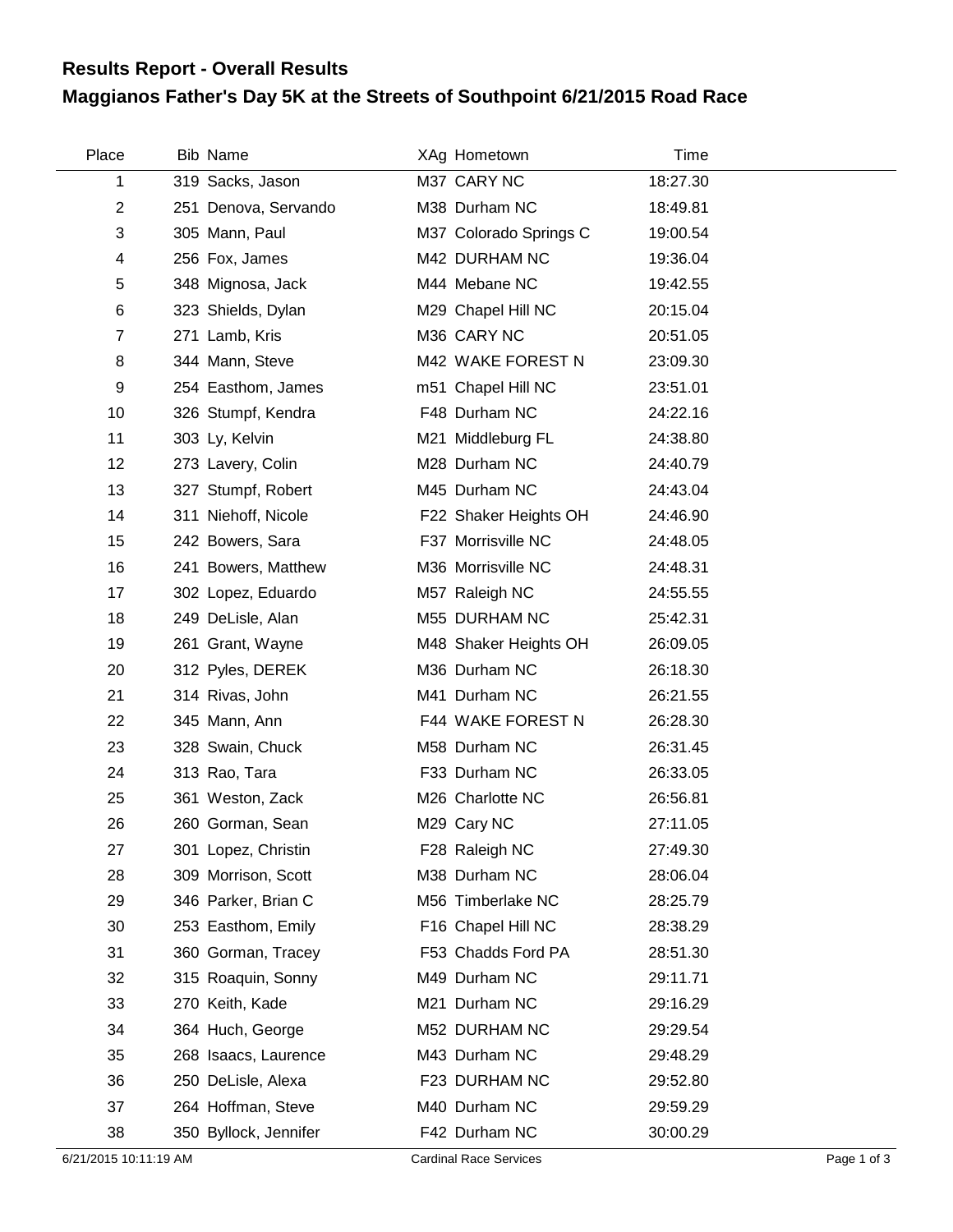| Place | Bib Name              | XAg Hometown           | Time     |  |
|-------|-----------------------|------------------------|----------|--|
| 39    | 243 Burkett, Ethan    | M15 Chapel Hill NC     | 30:13.55 |  |
| 40    | 338 Warren, Cynthia   | F28 Pittsboro NC       | 30:13.56 |  |
| 41    | 247 Cusick, John      | M19 Harrison NY        | 30:20.79 |  |
| 42    | 308 Menacho, Melissa  | F37 DURHAM NC          | 30:26.79 |  |
| 43    | 240 Boucher, Paul     | M62 Yorktown Heights N | 30:33.04 |  |
| 44    | 307 McGhee, Ned       | M55 Durham NC          | 30:45.79 |  |
| 45    | 320 Samuel, Emilia    | F32 Portland OR        | 30:52.31 |  |
| 46    | 235 BaeJump, Victoria | F46 Chapel Hill NC     | 30:52.81 |  |
| 47    | 333 Thrall, Tom       | M37 Durham NC          | 32:08.56 |  |
| 48    | 332 Thrall, Ryan      | M12 Durham NC          | 32:08.81 |  |
| 49    | 357 Dejournett, Rob   | M41                    | 32:26.55 |  |
| 50    | 363 Frias, Brian      | M33 Durham NC          | 32:27.32 |  |
| 51    | 266 Holl, Matt        | M39 Durham NC          | 32:36.80 |  |
| 52    | 265 Holl, Eda         | F32 Durham NC          | 32:37.30 |  |
| 53    | 274 Lefkowitz, Justin | M35 Durham NC          | 32:40.56 |  |
| 54    | 255 Fisher, Kimberly  | F37 Garner NC          | 33:23.05 |  |
| 55    | 321 Sepulveda, Jorge  | M47 Raleigh NC         | 33:47.30 |  |
| 56    | 347 Bruce, Ayer       | M59 Bahama NC          | 34:09.05 |  |
| 57    | 324 Slater, Lisa      | F49 Cary NC            | 34:44.30 |  |
| 58    | 317 Roselli, Michael  | M27 Cary NC            | 34:52.67 |  |
| 59    | 349 Rost, Amy         | F37 Efland NC          | 34:56.29 |  |
| 60    | 272 Lambdin, Shannen  | F21 Lincoln NE         | 35:02.30 |  |
| 61    | 257 Franklin, Jarred  | M26 Morrisville NC     | 35:06.79 |  |
| 62    | 325 Stinneford, Mark  | M58 CARY NC            | 35:09.80 |  |
| 63    | 352 Reeger, Debra     | F55 BURLINGTON NC      | 35:29.55 |  |
| 64    | 259 Gorman, Rachel    | F28 Cary NC            | 35:44.80 |  |
| 65    | 234 Aguilar, Mario    | M48 Carrboro NC        | 36:06.05 |  |
| 66    | 233 Aguilar, Kristen  | F19 Carrboro NC        | 36:06.24 |  |
| 67    | 262 Gutloff, Elisha   | F44 Durham NC          | 36:30.55 |  |
| 68    | 339 WENDEL, JEFFREY   | M49 Garner NC          | 36:54.97 |  |
| 69    | 351 Reeger, Ron       | M56 BURLINGTON NC      | 37:24.54 |  |
| 70    | 244 Burkett, Greg     | M47 Chapel Hill NC     | 38:03.04 |  |
| 71    | 245 Burkett, Zachary  | M17 Chapel Hill NC     | 38:04.54 |  |
| 72    | 358 Bryant, Kathryn   | F25 High Point NC      | 38:09.32 |  |
| 73    | 359 McInnis, Liz      | F26 Pittsboro NC       | 38:09.80 |  |
| 74    | 362 Powers, Bill      | M80 Chapel Hill NC     | 38:24.54 |  |
| 75    | 275 Long, Laurin      | F26 Elgin SC           | 40:02.55 |  |
| 76    | 246 Coleman, Samuel   | M32 Colbert GA         | 40:11.30 |  |
| 77    | 354 Schreiber, Eric   | M44 Durham NC          | 41:19.05 |  |
| 78    | 355 Schreiber, Andrew | M8 Durham NC           | 41:19.31 |  |
| 79    | 239 Biswas, Anupama   | F33 Morrisville NC     | 42:04.54 |  |